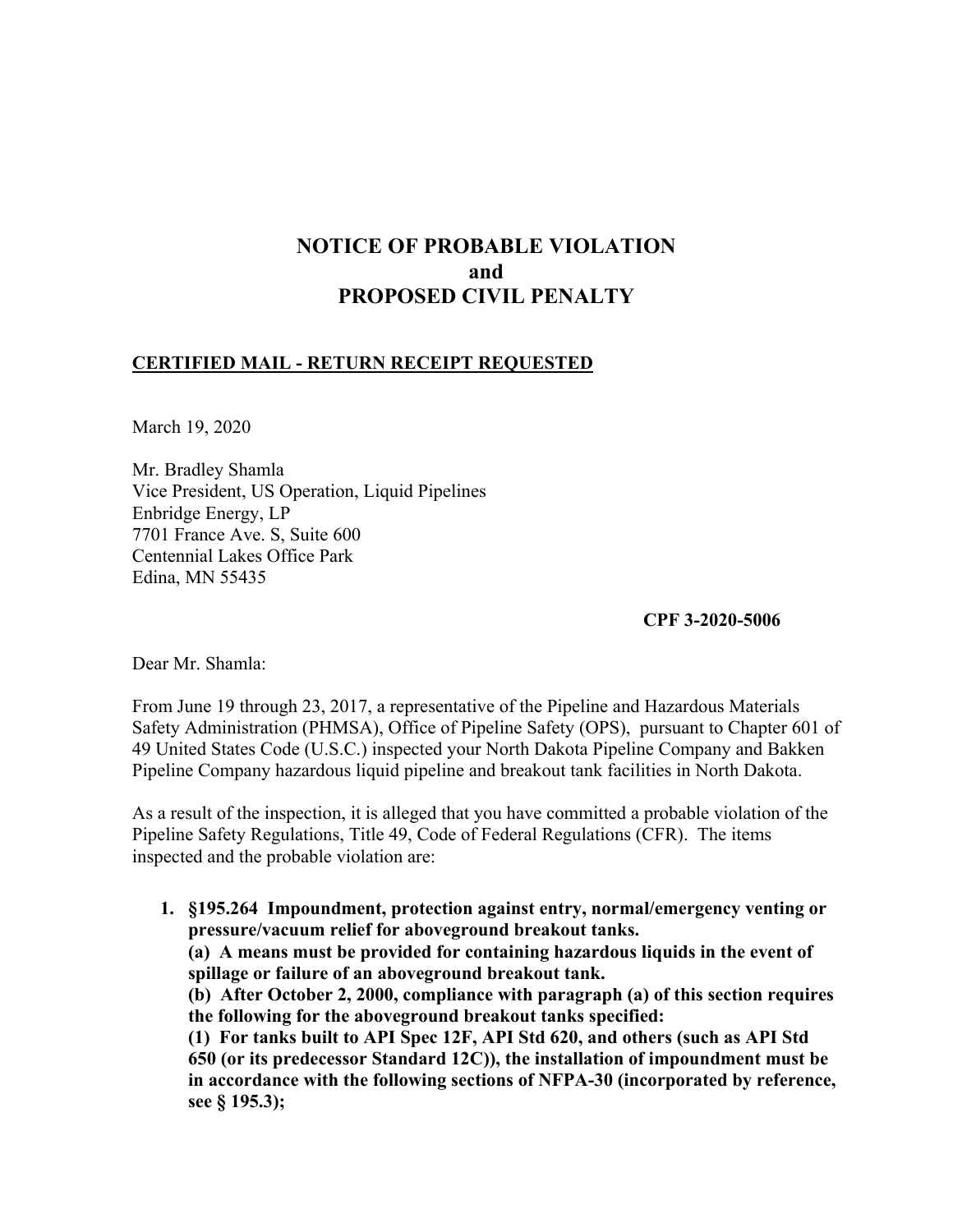## **(i) Impoundment around a breakout tank must be installed in accordance with section 22.11.2; and …**

NFPA-30

Chapter 22 Storage of Liquids in Tanks — Aboveground Storage Tanks

- 22.1 Scope. This chapter shall apply to the following:
- (1) The storage of flammable and combustible liquids, as defined in 3.3.33 and Chapter 4, in fixed tanks that exceed 60 gal (230 L) capacity

 $(2)$ ….

22.11 Control of Spills from Aboveground Storage Tanks. Every tank that contains a Class I, Class II, or Class IIIA liquid shall be provided with means to prevent an accidental release of liquid from endangering important facilities and adjoining property or from reaching waterways. Such means shall meet the requirements of 22.11.1, 22.11.2, 22.11.3, or 22.11.4, whichever is applicable.

22.11.1 Remote Impounding. …

- 22.11.2 Impounding Around Tanks by Open Diking. Where control of spills is provided by means of impounding by open diking around the tanks, such systems shall meet the requirements of 22.11.2.1 through 22.11.2.8.
	- 22.11.2.1 …

22.11.2.7.1 Control of drainage shall be accessible under fire conditions from outside the dike.

Enbridge failed to make the impoundment area for its aboveground breakout tanks constructed after October 2, 200 compliant with §195.264(b)(1)(i) and incorporated by reference NFPA30. NFPA-30, paragraph **22.11.2.7.1** stats that "[c]ontrol of drainage shall be accessible under fire conditions from outside the dike.". During PHMSA's inspection of the Alexander, Trenton, Grenora, and Little Muddy terminals, inspectors observed that the impoundment areas for the aboveground tanks did not meet the requirements of NFPA-30 as the impoundment area drain valve location was only accessible from inside the dike, and not outside the dike.

PHMSA made Enbridge aware of the probable violation during a verbal briefing on June 23, 2017, and from an email notification of findings on August 8, 2017. Enbridge responded to the inspection findings on November 7, 2017, to inform PHMSA that an authorization for expenditure (AFE) would be issued to install secondary valves. Enbridge responded on January 11, 2018, that valves would be added at the four locations noted above to "give access to drain the impoundment from outside the impoundment area per NFPA 30", and that the work would be completed "during the 2018 calendar year." On August 13, 2018, Enbridge sent photographic evidence via email of the completed work.

### Proposed Civil Penalty

Under 49 U.S.C. § 60122 and 49 CFR § 190.223, you are subject to a civil penalty not to exceed \$218,647 per violation per day the violation persists, up to a maximum of \$2,186,465 for a related series of violations. For violation occurring on or after November 27, 2018 and